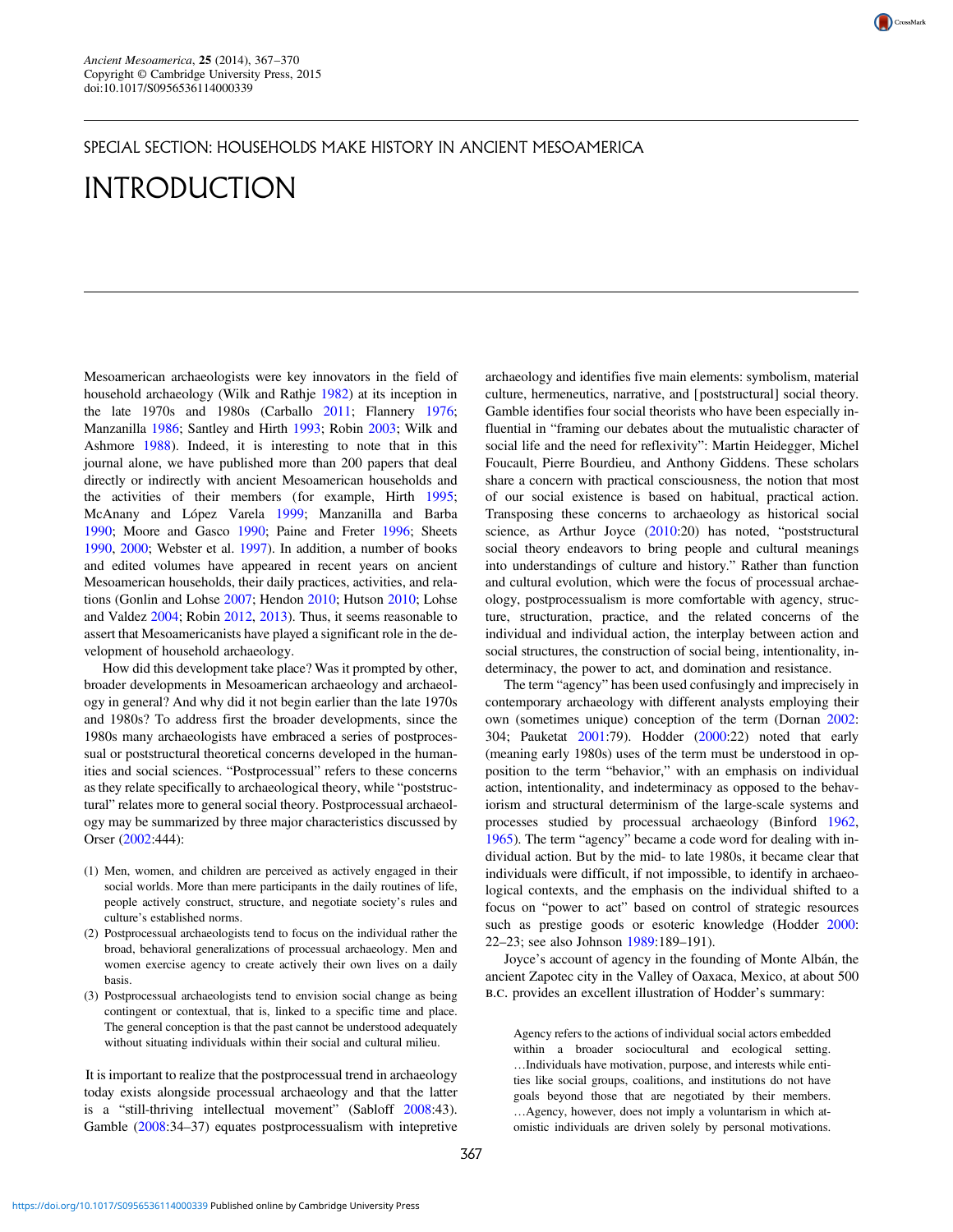Agency cannot be considered apart from its structural context. Structure consists of principles and resources that both enable and constrain agency such as religious beliefs or prestige goods. Principles include symbols and meanings as well as rules for behavior that are learned, both directly and indirectly, from the people with whom one interacts. (Joyce [2000](#page-3-0):71–72)

This passage encompasses the full range of significations of "agency" to which Hodder  $(2000:22-23)$  $(2000:22-23)$  $(2000:22-23)$  alludes. Note the qualifier that "agency cannot be considered apart from its structural context," reminding one of Giddens' ([1979\)](#page-3-0) duality of structure and Bourdieu's [\(1977](#page-2-0), [1990\)](#page-2-0) transcendance of the false polarity of agency and structure. This is a point well worth remembering but one that tends to be forgotten or ignored by those who prefer to emphasize agency over structure. "Agency is implied by the existence of structures," as Sewell [\(1992](#page-3-0):20) reminds us, and it would be impossible for agency to exist in the absence of the structures within which agents operate, act, and react. "Structure" refers to the aspects of social context over which individuals have no direct control. Some structures appear quite obvious, even tangible, others seem much more difficult to perceive or identify.

Agency and structure are mediated through social practice, defined as established ways of doing things in social life, routines of behavior that become characteristic of a particular society, "inscribed into people's behaviour a bit like well-trodden footpaths in the countryside" (Ransome [2010](#page-3-0):iii). According to Ortner ([1984:](#page-3-0)149), one of the leading voices of contemporary practice theory in anthropology, practice is "anything people do," but "the most significant forms of practice are those with intentional or unintentional political implications." Pauketat [\(2001](#page-3-0):73), who follows Bourdieu ([1977,](#page-2-0) [1990](#page-2-0)) and Ortner ([1984\)](#page-3-0), defines social

This Special Section is intended to highlight Mesoamerican archaeology's current role in demonstrating the importance of households in the shaping of society. We take as our point of departure that Mesoamerican archaeologists have long established the household as a critical unit of analysis in ancient society and build forward to situate the active role played by the diverse constellation of actors who inhabited ancient Mesoamerican households in relation to the constitution of society.

Research on the practices and experiences of ancient Mesoamerican farmers, fishers, cooks, and crafters does more than fill in details about what life was like beyond palaces, temples, and civic centers. The decisions made and actions taken by these agents can impact broader social structures and even change the course of society. Thus, an archaeology of everyday life forms part of an ambitious social archaeology, that engages both households and societies and the actors and actions that constituted them. There has been a long history of research on how central authorities affect the populace, but less attention has been paid to exploring how a heterogeneous populace can affect the formation and exercise of authority. The articles in this Special Section present theoretically informed, empirically grounded case studies from across Mesoamerica that document the myriad ways in which household strategies can condition or transform the historical contexts of their reproduction. Rather than replace top-down approaches with bottom-up approaches, the authors of the articles that follow seek to develop a relational archaeology that focuses on how actors and social structures operating at a practice in an archaeological context as "what people did and how they negotiated their views of others and of their own pasts." This understanding of social practice as relational and political is an important corrective to the top-down bias of earlier, processual analyses.

It should be clear now why a true focus on households did not come into archaeology until the 1980s ushered in a concern with the individual, agency-structure, and practice. The emphasis on cultural evolution, complexity, and hierarchy in processual archaeology obscured the importance of the household and individual action. With settlement archaeology as the dominant approach for studying regional social and political organization, trade, interaction, and complexity, individual households and action seemed quite trifling. Within this context, with a focus on ecological, systemic, and functionalist concerns, individual sites and, thus, individual households as well, could not be regarded as important objects of study (Trigger [2006:](#page-3-0)377). The individual structure representing an archaeological household was always, in theory at least, a basic unit of analysis of settlement archaeology of the 1960s and 1970s (Trigger [1967\)](#page-3-0). But studies of individual structures representing households were undertaken primarily for the purpose of seeking a larger pattern and were seldom, if ever, seen as windows on individual or household agency. Today many archaeologists would argue that those larger patterns, such as indicators of social, economic, or ethnic distinctions, remain compelling and important, but also that analysis at the scale of the household offers the intriguing possibility of exploring agency and action at that level.

William R. Fowler

variety of scales (micro, meso, and macro) mutually constitute one another.

An assumed binary opposition between household life and political life (mis)characterizes households as a lesser opposite of power and politics in society. From this viewpoint households represent places devoid of political interaction as power and the generation of hierarchy are seen as the purview of powerful actors and processes developed in civic centers. Dominant actors impose their power on less powerful actors whose only options are to resist or accept domination. The articles herein challenge this formulation by demonstrating that households are important arenas of social, political, economic, and religious life that can exert their own force on history and society. Household excavations often show that politics is not a matter of imposition from above. The actions and interactions of household members have political dimensions which may be manifest through domestic ritual practices, feasts, production, identity formation, gender relations, and so on. The social relationships that household residents develop through productive activities or ritual life create potent networks that residents can draw upon in the negotiation of authority. As households do not exist in isolation, community affiliations created by household members can develop strength in numbers that gives leverage in political negotiations. The ideas and ideologies developed in households may inform the structures of authority that states develop. While a major focus of research into the operation of the tributary states common across Mesoamerica has been on how power brokers extract tribute from households, Mesoamerican ethnohistorical evidence indicates that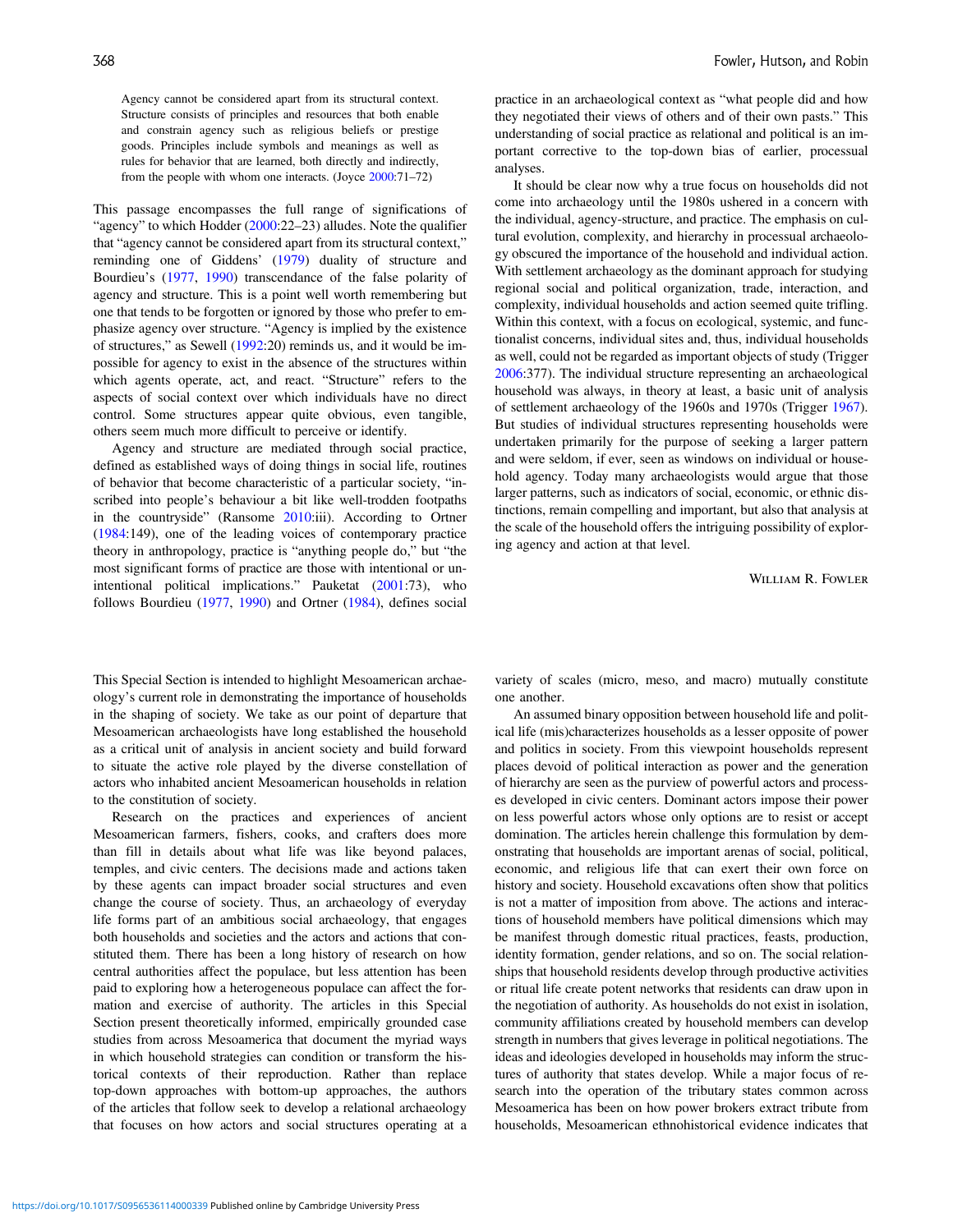<span id="page-2-0"></span>households can play a role in negotiating tribute demands and that at times tribute was even voluntary. This observation demands that archaeologists explore the role that activities in households may have played in structuring extractive relationships.

In showing how households can actively shape the broader structures of power, status, and authority in society, the articles that follow underscore the central importance of the lives and strategies of the diverse constellations of actors that inhabited ancient Mesoamerica. In the first paper, Cynthia Robin, Laura Kosakowsky, Angela Keller, and James Meierhoff examine the households of leaders, farmers, and crafters at the Maya farming community of Chan in Belize to illustrate how daily life within households can have political dimensions and effect social organization. Robin and colleagues look across Chan's 2,000-year history (800 B.C.–A.D. 1200) to provide the time depth to demonstrate how novel forms of political practices can arise through household interaction. Community leaders and household residents across the community crafted community-focused political practices that were distinctive from the normative, individual-focused political practices of the Classic Maya kings, and may have influenced the later development of more diverse political strategies in the Maya area in the Postclassic period.

In the second paper, Arthur Joyce, Marc Levine, Stacie King, Jessica Hedgepeth Balkin, and Sarah Barber illustrate how the everyday practices of commoners in the lower Río Verde Valley on the Pacific Coast of Oaxaca, Mexico, contributed to social change and negotiations between elites and commoners which shape new political dynamics. Drawing upon residential excavations, Joyce and colleagues identify that in the Early Postclassic period (A.D. 800–1100), following the collapse of Classic polities and ruling dynasties, commoners took advantage of the absence of regional authority to gain greater political and economic autonomy. When the lower Verde was dominated by powerful rulers from the city of Tututepec in the subsequent Late Postclassic period (A.D. 1100–1522), their political power needed to be crafted through negotiations between leaders and the more autonomous commoners. Joyce and colleagues demonstrate that power does not just exist beyond the household and in the hands of elites, but is mutually constituted through negotiations between leaders and commoners.

Rosemary Joyce, Julia Hendon, and Jeanne Lopiparo take the perspective of the crafter to explore pottery production between A.D. 500 and 1000 in the lower Ulua Valley, Honduras. Through a discussion of the variation in clay sources and kilns documented in the Ulua Valley, Joyce and colleagues show the complexity of the knowledge and experience possessed by potters. Given the wide variety of clay products documented archaeologically, learning required communities of practice in which more experienced potters allow beginners to contribute actively with simple but important tasks. This perspective not only sheds new light on why molds were used in the absence of mass production, it highlights internal complexity within households. Communities of practice existed within households but were not isomorphic with the household.

Scott Hutson and Jacob Welch in the fourth paper discuss power relations between Uci, a small center in northwest Yucatan, and households in Uci's hinterland during the Late Preclassic and Early Classic (300 B.C.–A.D. 600). They find that hinterland households worked to build sacred landscapes that ensured a degree of ritual autonomy from Uci. In discussing the fact that builders of humble houses and builders of monumental architecture both used the same megalithic construction style, Huston and Welch

explore a variety of models that explain the sharing of this style and highlight the agency of actors in all contexts.

Kristin De Lucia and Lisa Overholtzer's attention in the following paper to the everyday actions of ordinary people living in households at the regional center of Xaltocan in the northern Basin of Mexico illustrates the mutually constituting relationship between households and broader social, political, and economic institutions. Through the analysis of long-term change at a range of households at Xaltocan, De Lucia and Overholtzer document that the actions of ordinary commoners founded Xaltocan, contributed to its rise in power, and may have helped contribute to its downfall. From its founding in A.D. 900 to its conquest by the Tepanecs in A.D. 1395, the decisions made by residents of Xaltocan's households affected, in intended and unintended ways, broader social institutions. De Lucia and Overholtzer's study demonstrates that households are not just influenced by broader society, but they also influence society in intended and unintended ways.

Finally, David Carballo, Jennifer Carballo, and Richard Lesure follow with data from serving vessels and personal adornment in Formative period (900 B.C.–A.D. 100) Tlaxcala to comment on the emergence of status- and age-based identities. They find that from the Middle Formative to the Late Formative, decorated ceramic serving vessels decrease while the proportion of serving vessels to storage and cooking vessels increases. At the same time, the presence of beads and ear adornments increases. As events involving food service within the household clearly became important venues for social interaction, the increase in stylistic adornment linked to specific individuals (earplugs/flares and beads) as opposed to the broader household (decorations on pots) might imply a closer focus on individual identity.

The articles in this Special Section share the notion that polity and household are indivisible. Households are the contexts in which all agents, from monarchs to *milperos*, become legitimate, intelligible selves through their daily accommodation with cultural conventions. The articles show that it is within households that actors learn, often nondiscursively, appropriate ways of wearing ornaments, preparing food, building houses, and shaping clay. Households not only shape people into subjects who will be taken seriously by others, they also provide the symbolic and material resources that authorize and empower them to act on the political scene. These articles also demonstrate that households are part of such a scene and do not merely respond to it. Daily practices in households generate political innovations and create the conditions for the possibility of political action. Forty years of household archaeology in Mesoamerica have positioned us to see households not just as units of analysis but as relations whose tendrils touch upon a formidable array of institutions and processes. If mapping and conceptualizing this array takes another forty years, the articles presented here should be recognized as significant mileposts.

> SCOTT HUTSON CYNTHIA ROBIN

## REFERENCES

Binford, Lewis R.

- 1962 Archaeology as Anthropology. American Antiquity 28:217–225.
- 1965 Archaeological Systematics and the Study of Cultural Process. American Antiquity 31:203–210.

Bourdieu, Pierre

1977 Outline of a Theory of Practice. Translated by Richard Nice. Cambridge University Press, Cambridge.